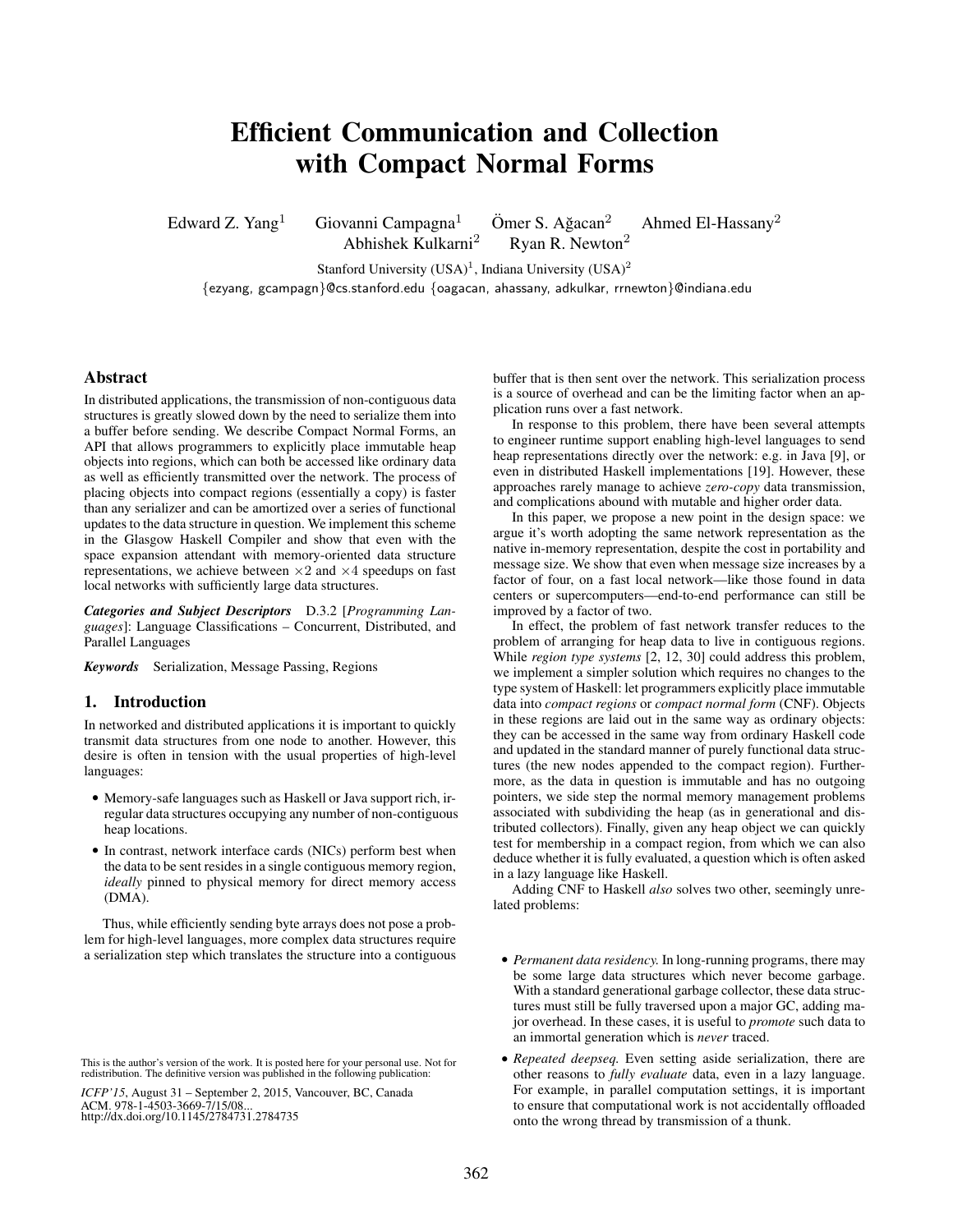This *hyperstrict* programming in Haskell is done with the NFData type class, which permits a function to deeply evaluate a structure to normal form. However, deepseq (deepseq x) demonstrates a problem with the approach. The second deepseq should cost  $O(1)$ , as the data is already in normal form. However, as there is no tracking of normal forms either in the type system or the runtime, Haskell's NFData methods must perform *repeated traversals of data*, which can easily lead to accidental increases in the asymptotic complexity of an algorithm.

Once data is compacted in a CNF, repeated deepseq becomes  $O(1)$ , and the garbage collector likewise never needs to trace the data again. More generally, we make the following contributions:

- We propose a basic API for CNFs, specify what invariants it enforces and formally describe some of its sharing properties. Our default API does not preserve sharing when copying data structures into a compact region; however, at the cost of a factor of two, sharing can be preserved by tracking copied nodes in an auxiliary data structure (e.g., a hash table).
- We implement CNFs by modifying the Glasgow Haskell Compiler (GHC) and runtime and compare CNF to accepted, highperformance serialization approaches for Haskell. We demonstrate while that Haskell serialization is competitive with welloptimized alternatives (e.g. the Oracle Java virtual machine), the CNF approach is radically faster. Further, we quantify how this serialization advantage translates into faster message passing or remote procedure calls (Section 5.7), including when used in conjunction with remote direct memory access.
- We show that CNF can also improve garbage collection: both in reducing GC time and scaling to large heaps (Section 5.5). CNFs offer a middle ground that enables some application control of heap storage without compromising type safety or requiring major type-system changes.

While the specific low-level techniques applied in this paper are not novel, we hope to show that with this work, distributed functional programming can become *much more efficient than it has been*. This is especially apt, as in recent years there has been extensive work on distributed Haskell frameworks [10, 20], which depend on slow serialization passes to send data.

## 2. Motivation: Serialization and its Discontents

Consider the simple problem of building and then sending a tree value to another process:

sendBytes sock (serialize (buildTree x))

In general, *serializing* the tree, that is, translating it into some welldefined format for network communication, is unavoidable, since the receiving process may be written in a completely different language, by a completely different set of people, in which case a portable interchange format is necessitated.

However, there are some situations where endpoints may be more closely related. If we are sending the tree to another thread in the same process, no serialization is necessary at all: just send the reference! Even in a distributed computation setting, it is relatively common for every process on the network to be running the *same binary*. We can summarize the possible situations by considering who we are sending to:

- 1. Another thread in the same process;
- 2. Another process in the network, trusted to be running the *same binary*;
- 3. A trusted endpoint in the network, which may not run the same binary; or perhaps

#### 4. An untrusted endpoint across the network.

Most serialization and networking libraries are designed for the worst case—scenario 4—and thus miss out on substantial opportunities in cases 2 and 3. In Haskell, for example, the best option today is to use a binary serialization library such as binary or cereal. These libraries are very efficient examples of their kind, but by their nature they spend substantial time packing structures into an array of bytes and then unpacking them again on the other side.

Why should we care about scenarios 2 and 3? While scenario 4 covers general applications interacting with the Internet, these middle scenarios represent applications running inside of supercomputers and data-centers composed of many nodes. In scenario 2, and possibly scenario 3, we can consider sending a representation that can be used *immediately* on the other side, *without* deserialization. High-performance networking hardware that provides *remote direct memory access* (RDMA), makes this scenario even more appealing, as it can directly place objects in remote heaps for later consumption *without* the involvement of remote processors. Thus, we have this principle:

PRINCIPLE 1. *To minimize serialization time, in-memory representation and network representation should be the same.*

Even if we are willing to accept this principle, however, there are still some difficulties.

#### 2.1 Problem 1: Contiguous In-Memory Representation

By default, data allocated to the heap in a garbage collected language will *not* be in a contiguous region: it will be interspersed with various other temporary data. One direct solution to this problem might be to replace (serialize (buildTree x)) from the earlier example code with an alternate version designed to produce a contiguous version of the tree, which could be immediately consumed by sendBytes:

#### sendBytes chan (buildTreeToRegion x)

The first problem with this approach is that its anti-modular if buildTree must be changed to yield buildTreeToRegion. The producer code may be produced by a library *not* under the control of the programmer invoking sendBytes—thus it is unreasonable to expect that the producer code be modified to suit the consumer. Nor is it reasonable to expect a program analysis to identify buildTree as producing network-bound data, because it is impossible to determine, in general (at all allocation sites) what the ultimate destination of each value will be. Besides, most high-level languages do not have the capability to region-allocate, even if we were willing to change the producer code.

A region-based type system with sufficient polymorphism could solve the modularity problem: a function identifies what region the returned value should be allocated into. But, while there have been languages that have this capability and expose it to users [12], widely used functional and object oriented languages do not. In fact, even MLKit [30]—which implements SML using regions and region-inference—does *not* expose region variables and letregion to the programmer. Thus they cannot write buildTreeToRegion and cannot guarantee that the result of builtTree ends up as the sole occupant of a distinct region.

Due to these drawbacks, we instead propose much simpler scheme: to simply *copy* the relevant data into the contiguous region. The key principle:

## PRINCIPLE 2. *Copying is acceptable, as long as the copy is amortized across all sends of the same data.*

In fact, when a copying garbage collector would be used, live data structures would have been copied anyway. We can do the copy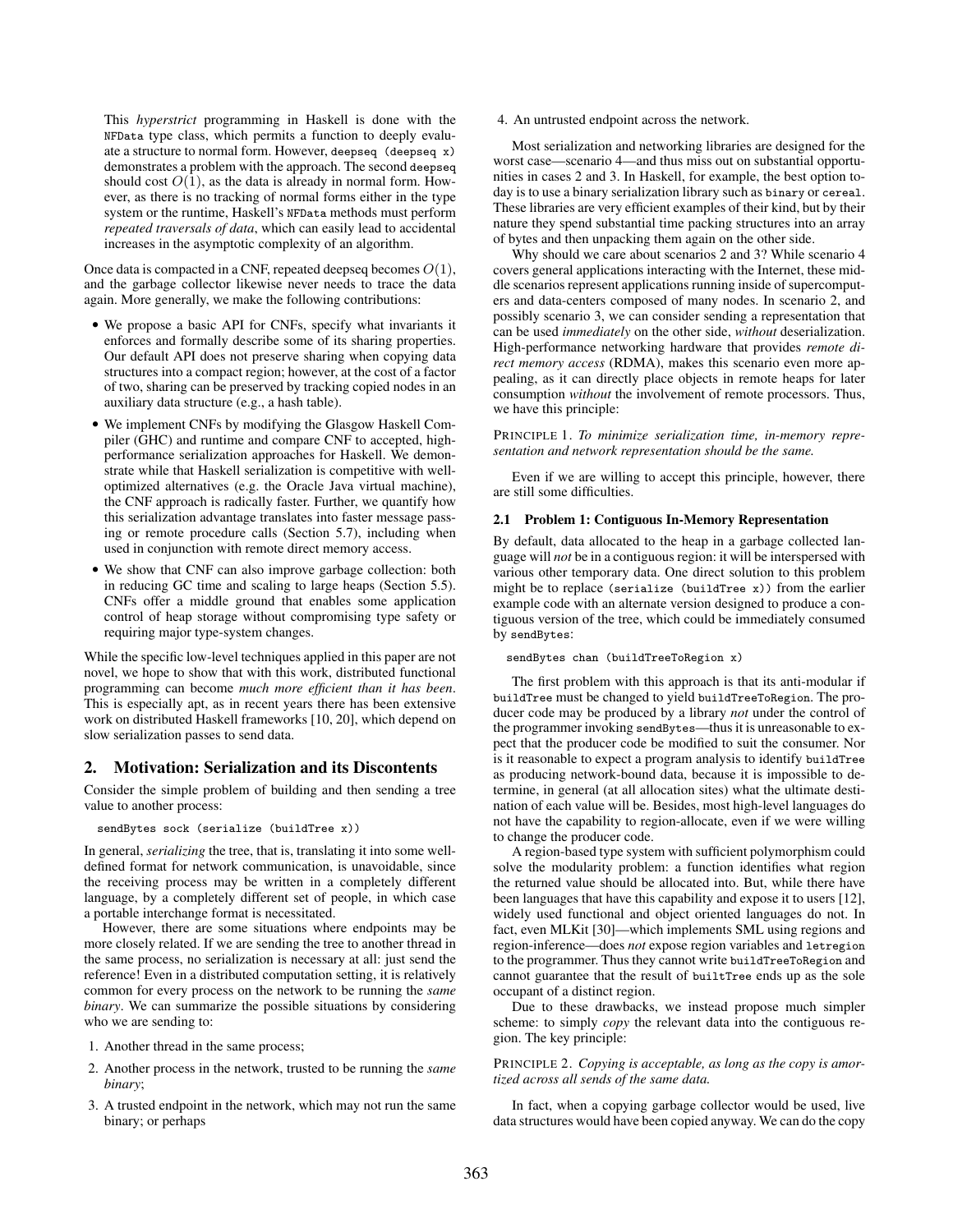once, and then avoid any further copies (by the garbage collector or otherwise.)

#### 2.2 Problem 2: Safety

Once your data is in a contiguous, compact region, one would hope that it would simply be possible to send the entire region (without any checking) when attempting to send a pointer to an object in the region.

However, such an operation is only safe if the region, in fact, contains *all* of the reachable objects from a pointer. If this has been guaranteed (e.g., because a copy operates transitively on reachable objects), there is yet another hazard: if *mutation* is permitted on objects in the compact region, then a pointer could be mutated to point out of the region.

In fact, an analogous hazard presents itself with garbage collection: if a compact region has outbound regions, it is necessary to trace it in order to determine if it is keeping any other objects alive. However, if there are no outgoing pointers and the data is immutable, then it is impossible for a compact region to keep objects outside of it alive, and it is not necessary to trace its contents. To summarize:

PRINCIPLE 3. *Immutable data with no-outgoing pointers is highly desirable, from both a network transmission and a garbage collection standpoint.*

# 3. Compact Normal Form

Our goal with CNFs is to organize heap objects into regions, which can then be transmitted over the network or skipped during garbage collection. Concretely, we do this by representing a pointer to an object in a compact region with the abstract type Compact a. Given a Compact a, a pointer to the actual object can be extracted using getCompact:

```
newtype Compact a
<code>getCompact</code> :: Compact a \rightarrow a
```
How do we create a Compact a? Based on the properties of compact regions we have described so far, any such operation would need to take a value, fully evaluate it, and copy the result into a contiguous region. We represent the types which can be evaluated and copied in this way using a type class Compactable, similar to an existing Haskell type class NFData which indicates that a type can be evaluated to normal form. Unlike NFData, Compactable expresses the added capability to send some data over the network. Most common types are compactable, e.g. Bool or Maybe a (if a is Compactable), but mutable types such as IORef a are not.

class NFData  $a \Rightarrow$  Compactable a

We might then define a function with this type:

newCompact :: Compactable  $a \Rightarrow a \rightarrow 10$  (Compact a)

This function creates a new region and copies the fully evaluated a into it. However, if we want to apply a functional update to this tree, we may want to specify the already existing compact region so we can reuse any already compacted shared data. To do this, we can decompose newCompact into two functions:

```
mkCompact :: IO (Compact ())
appendCompact :: Compactable a
                 \Rightarrow a \rightarrow Compact b \rightarrow IO (Compact a)
```
mkCompact simply creates a new region and returns a dummy pointer Compact () to identify the region. appendCompact, like newCompact, fully evaluates a; however, it copies the result into the *same* compact region as Compact b. Additionally, it short-circuits



appendCompact x c :: Compact [Int]

Figure 1: Appending a list of (unboxed) integers into a compact region. The white boxes are the newly allocated objects in the region after the append which share a tail with the original list.

the evaluation/copying process if a subgraph is already in the target compact region. (The actual heap object Compact b points to is otherwise ignored.) Figure 1 gives an example of appending some cells of a list to a compact region; in this example, both a and b are the same type—however, this need not necessarily be the case.

While one could quibble with the *particular* interface provided (perhaps compact regions should be distinguished from compact pointers), the above interface is sufficient for all compactions. However, beyond this core interface, one will need to provide support for sending Compact a values over the network, e.g.:

```
sendCompact :: Socket \rightarrow Compact a \rightarrow I0 ()
```
as in this example:

do c ← newCompact (buildTree x) sendCompact sock c

*(Un)observable sharing* Interestingly, you cannot observe sharing of Haskell values with just mkCompact and appendCompact. In particular, if we ignore performance, we could implement observably equivalent pure versions of these functions in the following way (where deepseq is a method in NFData which evaluates its first argument to normal form when the second argument is forced):

newtype Compact a = Compact a mkCompact = Compact ()  $appendCompact$   $x = deepseq$   $x$  (Compact  $x$ )

Of course, the (useful) function which tests if an arbitrary value lives in a compact region does permit observing the presence of sharing:

isCompact ::  $a \rightarrow 10$  (Maybe (Compact a))

#### 3.1 Region Invariants

The Compactable type class enforces some important safety invariants on the data which lives in a compact region:

- No outgoing pointers. Objects are copied completely into the compact region, so there are never any outgoing pointers. This is useful when transmitting a region over the network, as we know that if we send an entire region, it is self-contained. We will also rely on this invariant in garbage collection (described in more detail in Section 4): this invariant means it is not necessary to trace the inside of a region to determine liveness of other objects on the heap. Compacted objects are essentially a single array-of-bits heap object.
- Immutability. No mutable objects are permitted to be put in a compact region. This helps enforce the invariant of no outgoing pointers, and also means that data in a region can be copied with impunity.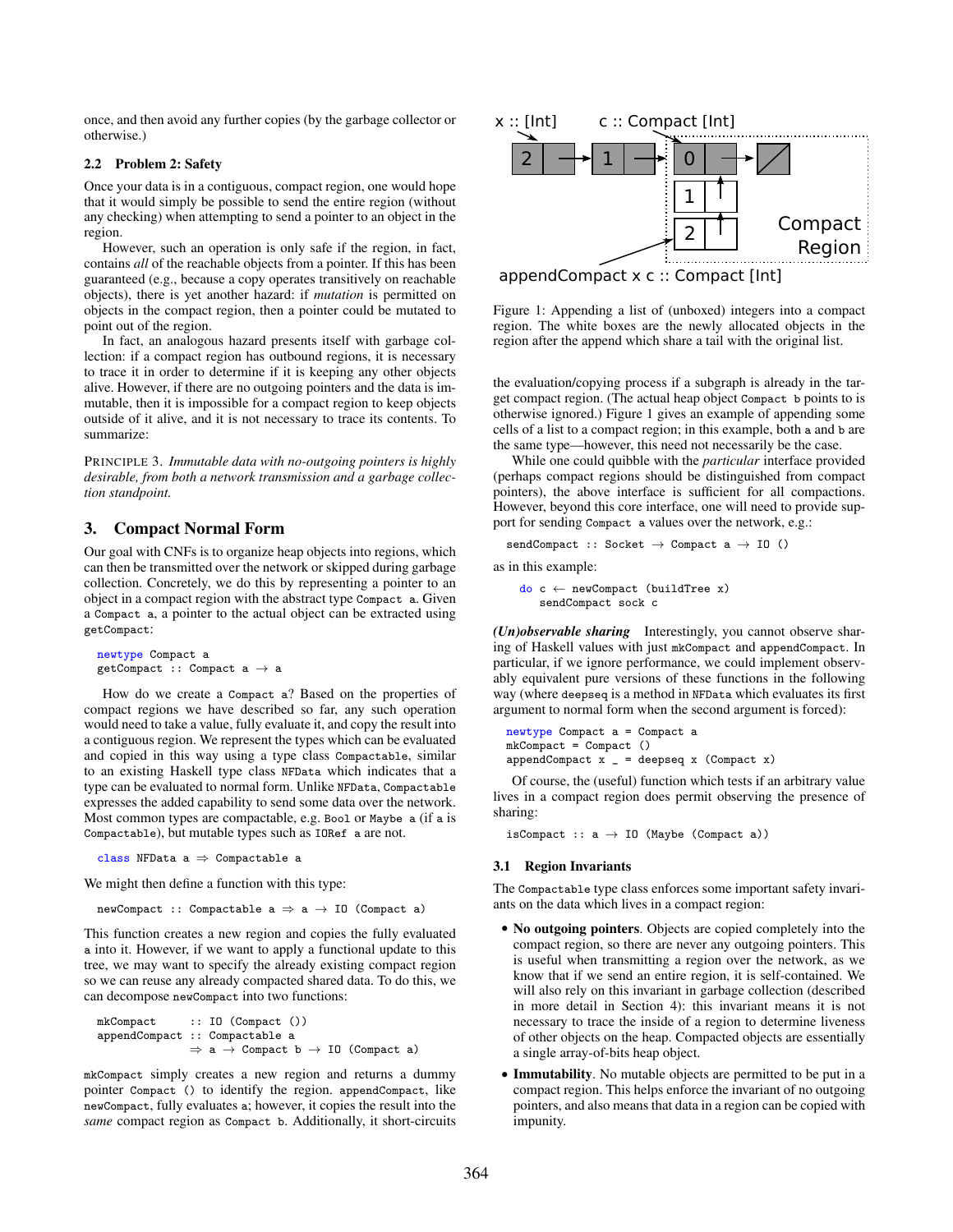• No thunks. Thunks are evaluated prior to being copied into a region; this means the CNF will not change layout, be mutated, or expand as a result of accessing its contents, and that we do not attempt to send closures over the network.

Haskell has especially good support for immutable data, which makes these restrictions reasonable for compact regions. While many languages now host libraries of purely functional, persistent data structures, in Haskell these are used heavily in virtually every program, and we can reasonably expect most structures will be Compactable.

#### 3.2 Sharing

Because every compact region represents a contiguous region of objects, any given object can only belong to at most one compact region. This constraint has implications on the *sharing* behavior of this interface. Here are three examples which highlight this situation:

*Sharing already compact subgraphs* Consider this program:

```
do c ← mkCompact
   r1 \leftarrow appendCompact [3,2,1] c
   r2 \leftarrow \text{appendCompact} (4:getCompact r1) c
    -- Are 'tail r2' and r1 shared?
```
In the second appendCompact, we are adding the list  $[4,3,2,1]$ . However, the sublist [3,2,1] is already in the same compact region: thus, it *can* be shared.

However, suppose  $r1$  is in a different compact, as here:

do c1 ← mkCompact  $r1 \leftarrow$  appendCompact [3,2,1] c1 c2 ← mkCompact r2 ← appendCompact (4:getCompact r1) c2 -- Are 'tail r2' and r1 shared?

In this case, sharing would violate the compact region invariant. Instead, we must recopy r1 into the new compact region. The copying behavior here makes it clear why, semantically, it doesn't make sense to allow mutable data in compact regions.

*Sharing non-compact subgraphs* We stated that if if a subgraph is already compact, it can be shared. What if the subgraph is not compact?

```
do let s = [2,1]d = (3:s, 4:s)c \leftarrow mkCompact
   r \leftarrow appendCompact d
   -- Are 'tail (fst r)' and 'tail (snd r)' shared?
```
In an ideal world, the sharing present in d would be preserved in the compact region. However, for reasons we will describe in Section 4.3, we can more efficiently implement copying if we don't preserve sharing. Thus, by default, we do not preserve sharing of non-compact subgraphs; however, a user may optionally use a slower API to preserve sharing.

*Sharing after append* Consider the following program, where t is a thunk whose type is compactable:

```
do c ← mkCompact
   r \leftarrow appendCompact t c
   -- Are t and r shared?
```
The process of appending  $t$  to c caused it to be fully evaluated; furthermore, r refers to the fully evaluated version of this data structure which lives in the compact region. Is t updated to also point to this data structure?

In some cases, it is not possible to achieve this sharing: if  $t$  is a reference to a fully evaluated structure in different compact, it *must*



Figure 2: Syntax for simplified STG

be copied to the new compact region. Additionally, if t had already been fully evaluated, it's not possible to "modify" the result to point to the version in the new compact region. Thus, to make sharing behavior more predictable and indifferent to evaluation order, we decided t should never be updated to point to the version of the data structure in the compact.

*Semantics* We can be completely precise about the sharing properties of this interface by describing a big-step semantics for our combinators in the style of Launchbury's *natural semantics* [18]. To keep things concrete, we work with the specific intermediate language used by GHC called STG [15], which also supports data constructors. The syntax STG plus our combinators is described in Figure 2, with metavariables  $f$  and  $x$  representing variables,  $K$ representing constructors, and a representing either a literal or variable. STG is an untyped lambda calculus which has the same restriction as Launchbury natural semantics that all arguments a to function (and constructor) applications must either be a literal or a variable. This makes it easy to model the heap as a graph (with variables representing pointers); thus, sharing behavior can be described.

The basic transition in a big-step semantics is  $\Gamma : e \Downarrow \Gamma' : a$ : an expression  $e$  with heap  $\Gamma$  reduces to a value or literal with new heap Γ� . The semantics for the standard constructs in STG are completely standard, so we omit them; however, there is one important difference about Γ: a heap may also contain *labelled* bindings  $x \stackrel{c}{\mapsto} v$ , indicating the value in question lives in a compact region c. (Values in the normal heap implicitly have a special label  $\epsilon$ ). With this addition, the rules for the two combinators are then quite simple:

$$
\cfrac{c \text{ fresh } x \text{ fresh}}{\Gamma : \textbf{mkCompact} \Downarrow \Gamma[x \xrightarrow{c} ()]: x}
$$
\n
$$
\cfrac{\Gamma : x \Downarrow \Delta : x' \qquad x' \xrightarrow{c} \text{rhs in } \Delta \qquad \Delta : y \Downarrow_c^{\text{mf}} \Theta : y'}{\Gamma : \textbf{appendCompact} \ x \ y \Downarrow \Theta : y'}
$$

The rule for appendCompact hides some complexity, as it needs to recursively evaluate a data structure to normal form. We can express this process with a specialized evaluation rule  $\Gamma$ :  $e \Downarrow_c^{rnf}$  $\Gamma'$ : a, which indicates e should be fully evaluated and the result copied into the compact region  $c$ , where  $a$  points to the root of the copied result. The "reduce to normal form" operation (rnf) has only three rules: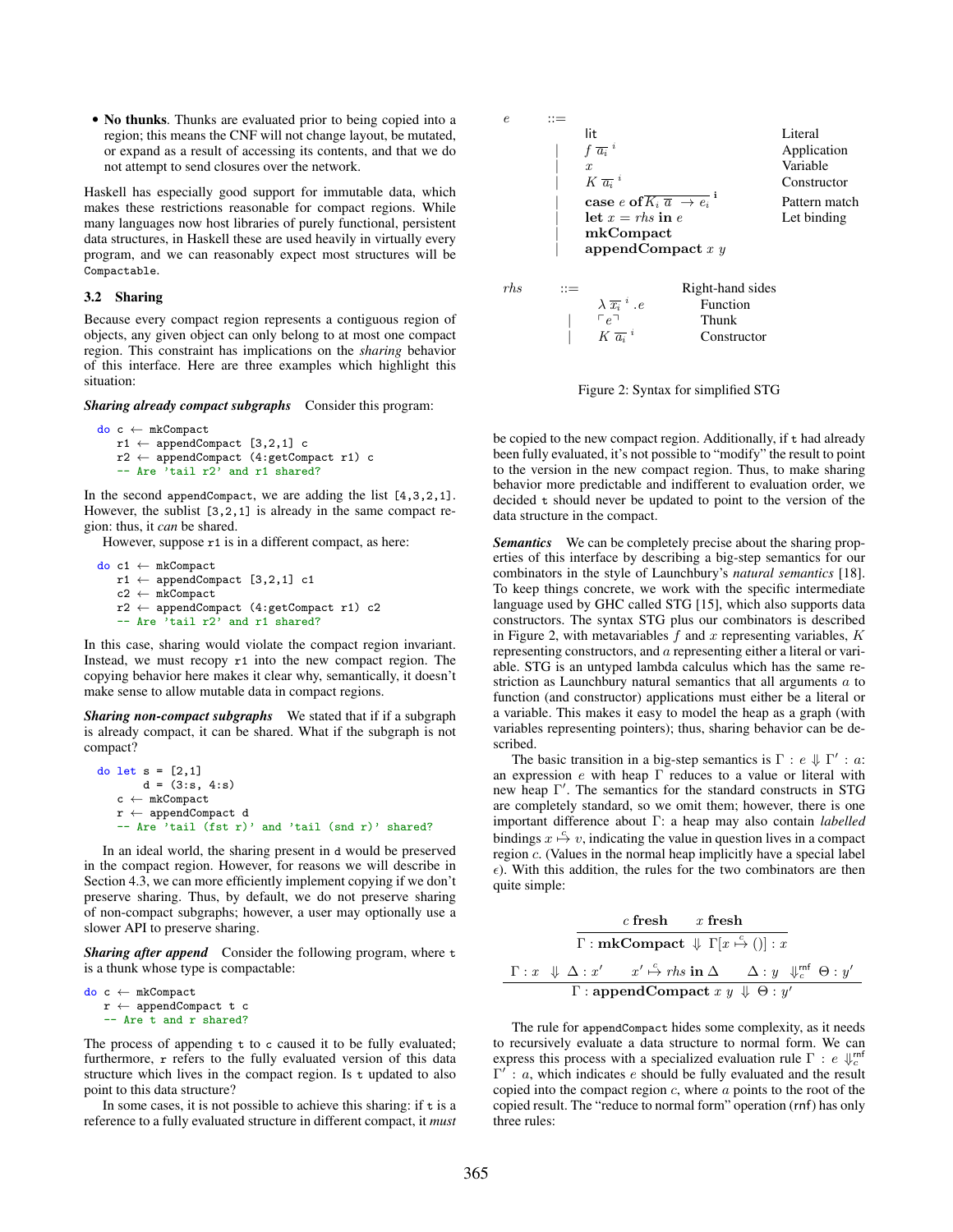$$
\frac{\Gamma : e \Downarrow \Gamma' : z' \quad \Gamma' : z' \quad \Downarrow_c^{\text{mf}} \Gamma'' : z''}{\Gamma : e \Downarrow_c^{\text{mf}} \Gamma'' : z''}
$$
 EVAL  

$$
\frac{x \stackrel{c}{\mapsto} v \text{ in } \Gamma}{\Gamma : x \quad \Downarrow_c^{\text{mf}} \Gamma : x}
$$
 SHORTCUT  

$$
\frac{x \stackrel{c'}{\mapsto} K \overline{y_i} \text{ in } \Gamma_0 \qquad \overline{\Gamma_i : y_i \Downarrow_c^{\text{mf}} \Gamma_{i+1} : z_i} \text{ in } \Gamma_0 : x \quad \Downarrow_c^{\text{mf}} \Gamma_n[z \stackrel{c}{\mapsto} K \overline{z_i} \text{ in }] : z \quad (z \text{ fresh})}
$$
 CONRECURSE

First, if data pointed to by  $x$  is not fully evaluated, we evaluate it first using the standard reduction rules (EVAL). Otherwise, if we are attempting to rnf a variable into  $c$  (SHORTCUT), but it already lives in that region, then nothing more is to be done. Otherwise,  $x$  already points to a constructor in weak head normal form but in a different region  $c'$  (CONRECURSE), so we recursively rnf the arguments to the constructor, and then allocate the constructor into the compact region c.

It is easy to show by induction that compact region invariant is preserved by these evaluation rules:

INVARIANT 1 (Compact region invariant). *For any heap binding*  $x \stackrel{c}{\mapsto} v$  *in*  $\Gamma$  *where c is not*  $\epsilon$ *, v is a constructor*  $K \overline{a_i}^i$  *such that for*  $\mathit{each}$  *non-literal variable*  $a_i$ ,  $a_i \overset{c}{\mapsto} v_i$  *is in*  $\Gamma$ .

THEOREM 1 (Preservation). *If the compact invariant holds on* Γ*, and*  $\Gamma$  :  $e \Downarrow \Gamma'$  :  $z'$ , then the compact invariant holds on  $\Gamma'$ .

#### 4. Implementation

#### 4.1 The GHC Runtime System

We first review some details of GHC runtime system. Readers already familiar with GHC's internals can safely skip to the next subsection.

*Block-structured heap* In GHC, the heap is divided in blocks of contiguous memory in multiples of 4KB. [21] The smallest block size is 4KB, but larger blocks can be allocated to hold objects which are larger than 4KB. Blocks are chained together in order to form regions of the heap, e.g. the generations associated with generational garbage collection.

In memory, blocks are part of aligned *megablocks* of one megabyte in size. These megablocks are the unit of allocation from the OS, and the first few blocks in each megablock are reserved for the *block descriptors*, fixed size structures containing metadata for one block in the same megablock. Because of this organization it is possible to switch between a block and a block descriptor using simple pointer arithmetic. Block descriptors contain information such as how large a block is (in case it holds an object larger than four kilobytes) and what portion of the block is in use.

This block structure gives the GHC runtime system the property that given an arbitrary pointer into the heap, it is possible in some cases to verify in constant time in what object it lives, and that property is exploited by our implementation to efficiently test if an object already lives in a compact region.

*Layout of objects in the heap* Since the in-memory representation of objects is what will be transmitted on the network, it is worth explaining how GHC lays out objects in memory. Objects are represented by a machine size *info pointer* followed by the payload of the object (numeric data and pointers to other object, in an order which depends on the object type).

The info pointer points to an *info table*, a static piece of data and code that uniquely identifies the representation of the object and the GC layout. In case of functions, thunks and stack continuations, it holds also the actual executable code, while for ADTs it contains an identifier for the constructor which is used to discriminate different objects in case expressions.

It is important to note that info tables are stored along side the machine code in the executable and never change or move for the lifetime of the process. Moreover, in case of static linking, or dynamic linking without address space layout randomization, they are also consistent between different runs of the same binary. This means that no adjustment to info pointers is necessary when the same binary is used.

#### 4.2 Compact Regions

Conceptually, a compact region is a mutable object in which other objects can be added using the appendCompact operation. Operationally, a region is represented as a chain of blocks (hopefully one block long!) Each block of a compact region has a metadata header (in addition to the block descriptor associated with the block), which contains a pointer to the next and to the first block in the chain. Additionally, the first block of a compact region contains a tag which identifies the machine from which the data originated (the purpose of which is explained later in the section).

It is interesting to observe therefore that a compact region can be thought of as a heap object in itself: it can be treated as a linked list of opaque bytestrings which do not have to be traced. At the same time, the compact region internally contains other objects which can be directly addressed from outside.

*Garbage collection* Usually in a garbage collected language, it is unsafe to address component parts of an object known to the GC, because there is no way for the GC to identify the container of the component and mark it as reachable as well.

Nevertheless, for compacts this property is achievable: given an arbitrary address in the heap, we can find the associated block descriptor and use the information stored there to verify in constant time if the pointer refers to an object in a compact storage. If it does, we mark the entirety of the compact region as alive, and don't bother tracing its contents. This test can be used by user code to check if an object is already a member of a compact, or even if it is just in normal form (so a deepseq can be omitted).

Skipping tracing of the insides of compact regions has one implication: *if a single object in a compact region is live, all objects in a compact region are live*. This approximation can result in wasted space, as objects which become dead cannot be reclaimed. However, there a few major benefits to this approximation. First, longlived data structures can be placed in a compact region to exclude them from garbage collection. Second, the avoidance of garbage collection means that, even in a system with copying garbage collection, the heap addresses of objects in the region are *stable* and do not change. Thus, compact regions serve as an alternate way of providing FFI access to Haskell objects. Finally, a "garbage collection" can be requested simply by copying the data into a new compact region, in the same manner a copying garbage collector proceeds.

#### 4.3 Appending Data to a Compact Region

As we've described, the process of appending data to a compact region is essentially a copy, short-circuiting when we encounter data which already lives in the compact region. However, we can avoid needing to perform this copy recursively by applying the same trick as in Cheney copying collection: the compact region also serves as the queue of pending objects which must be scanned and copied.

If copying would cause the block to overflow, a new block is allocated and appended to the chain, and copying then proceeds in the next block. The size of the appended block is a tunable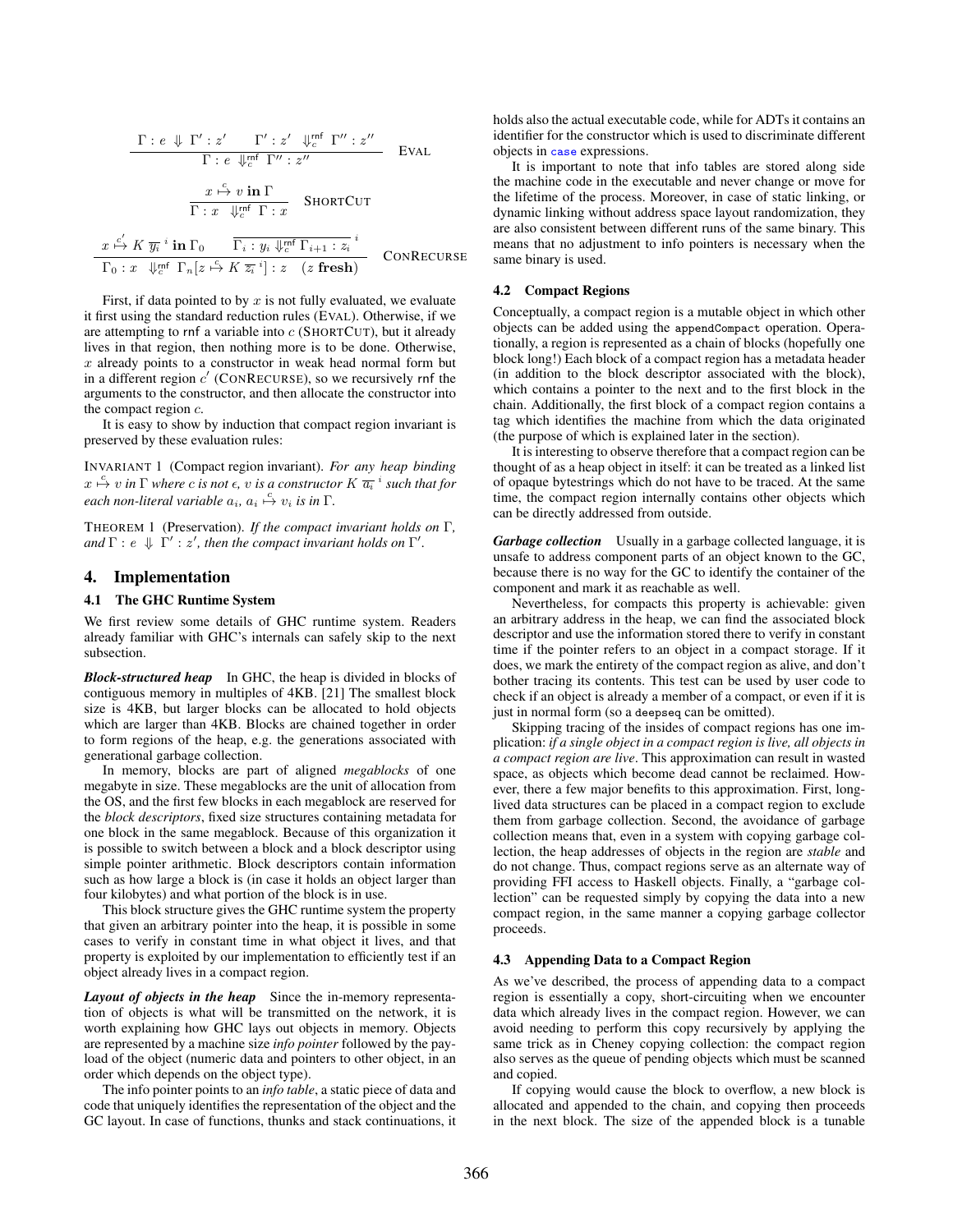parameter; in our current implementation, it is the same size as the previous block.

*Preserving sharing while copying* Suppose that we are copying a list into a compact region, where every element of the list points to the *same* object: the elements are all shared. In a normal copying garbage collector, the first time the object is copied to the new region, the original location would be replaced with a *forwarding* pointer, which indicates that the object had already been copied to some location.

However, in our case, we can't apply this trick, because there may be other threads of execution running with access to the original object. Initially, we attempted to preserve sharing in this situation by using a hash table, tracking the association of old objects and their copies in the compact region. Unfortunately, this incurred a significant slow-down (between  $\times 1.5$  and  $\times 2$ ).

Thus, our default implementation does *not* preserve sharing for objects which are not already in a compact region. (Indeed, this fact is implied by the semantics we have given.) Thanks to the fact that only immutable data is copied in this way, this duplication is semantically invisible to the application code, although memory requirements can in the worst case become exponential, and structures containing cycles cannot be handled by this API.

While it may seem like this is a major problem, we can still preserve sharing for data structures whose shared components already live in a compact region. In this case, when we take a data structure already in a compact region, apply some functional update to it, and append the result to it, the shared components of the new data structure continue to be shared. We believe internal sharing which does not arise from this process is less common, especially in data which is to be sent over the network.

*Trusted Compactable instances* The Compactable type class serves two purposes: first, it describes how to evaluate data to normal form while short-circuiting data which is already in normal form (the existing type class NFData always traverses the entirety of an object), and second, it enforces the safety invariant that no mutable objects be placed in a compact region.

Unfortunately, because Compactable type classes are user definable, a bad instance could lead in the type checker accepting a copy of an impermissible type. Currently, our implementation additionally does a runtime check to ensure the object fulfills the invariants. Ideally, however, a Compactable would only be furnished via trusted instances provided by GHC, in a similar fashion to the existing Typeable. [17]

#### 4.4 Network Communication

Once your data is in a compact region, you can use any standard techniques for sending buffers over the network. However, there are some complications, especially regarding *pointers* which are in the compact region, so for the sake of explicitness (and to help explain the experimental setups in the next section), we describe the details here.

*Serialization* A compact region is simply a list of blocks: thus, the serialization of a compact region is each block (and its length), as well as a pointer to the root of the data structure that is the root. The API we provide is agnostic to the *particular* network transport to be used:

```
data SerializedCompact a = S {
  blockList :: [(Ptr a, Word)],
  root :: Ptr a
}
withCompactPtrs :: Compact a
                   \rightarrow (SerializedCompact a \rightarrow IO b)
                   \rightarrow IO b
```
importCompact :: SerializedCompact a  $\rightarrow$  (Ptr b  $\rightarrow$  Word  $\rightarrow$  IO ())  $\rightarrow$  I0 (Compact a)

The two functions operate in pair: withCompactPtrs accepts a function SerializedCompact a  $\rightarrow$ IO b that should write the data described by the SerializedCompact to the communication channel. Conversely, importCompact takes care of reserving space in the heap for the compact region using the SerializedCompact (transmitted out of band as simple address/size pairs), then calls the provided function Ptr b  $\rightarrow$ Word  $\rightarrow$ IO () for each piece of reserved space: this function receives the data and places it at this address.

One property of this design is that the SerializedCompact, containing the addresses of blocks on the originating machine, must be sent in full through an out of band channel. This is to give a chance to the runtime system to allocate the blocks on the receiving machine at the right addresses from the start, which is necessary to allow full zero-copy transfer in a RDMA scenario.

*Pointer adjustment* If the data associated with a compact region is not loaded into the same address as its original address, it is necessary to offset all of the internal pointers so that they point to the new address of the data in question. This procedure can be skipped if the sender is trusted and the compact region is loaded to its original address.

To ensure that we will be able to load compact regions into the correct address space, we observe the address space in a 64 bit architecture (or even a 48 bit one like x86 64) is fairly large, more than the application will need. Therefore, our approach is to divide it into n *chunks* (in our case, 256 chunks of 128 GiB each) and assign each chunk to a specific machine/process combination.

Memory in these chunks is separated by the normal heap and is used only for compact storage, which means that every machine can have an approximate view of the contents of its assigned chunk in all other machines. This is enough to greatly reduce the number of collisions when attempting a directed allocation.

Unfortunately, this scheme is not guaranteed to work, as memory can be reused on the sender before it is reclaimed also on the receiver, triggering a collision and a linear pointer adjustment. An alternate design is to never reuse address space, simply unmapping the address for old compacts when they become no longer reachable.

*Interoperation with different binaries* As mentioned above, info tables for each object in a compact region are static and welldefined for a given binary. This allows us to ignore the info pointers inside the compact data, provided that the data originates from another instance of the same executable on a compatible machine. We verify this with an MD5 checksum of the binary and all loaded shared libraries, which is included in the payload of every compact sent on the wire and verified upon importing.

If this verification fails, the import code has to adjust the info pointers of all objects contained in the imported storage. One option to reconstruct the info pointers would be to send the info tables together with the data. Unfortunately, the info tables are fairly large objects, due to alignment and the presence of executable code, which makes this option not viable in practice. Additionally, the executable code can potentially make references to other pieces of code in the runtime system.

Instead, we observed that every info table is identified by a dynamic linker symbol which is accessible to the runtime. Thus, we extended the compact storage format to contain a map from all info table addresses to the symbol names, to be sent on the wire with the data. This map is employed to obtain symbol names for the transmitted info table pointers, which can then be linked against their true locations in the new binary.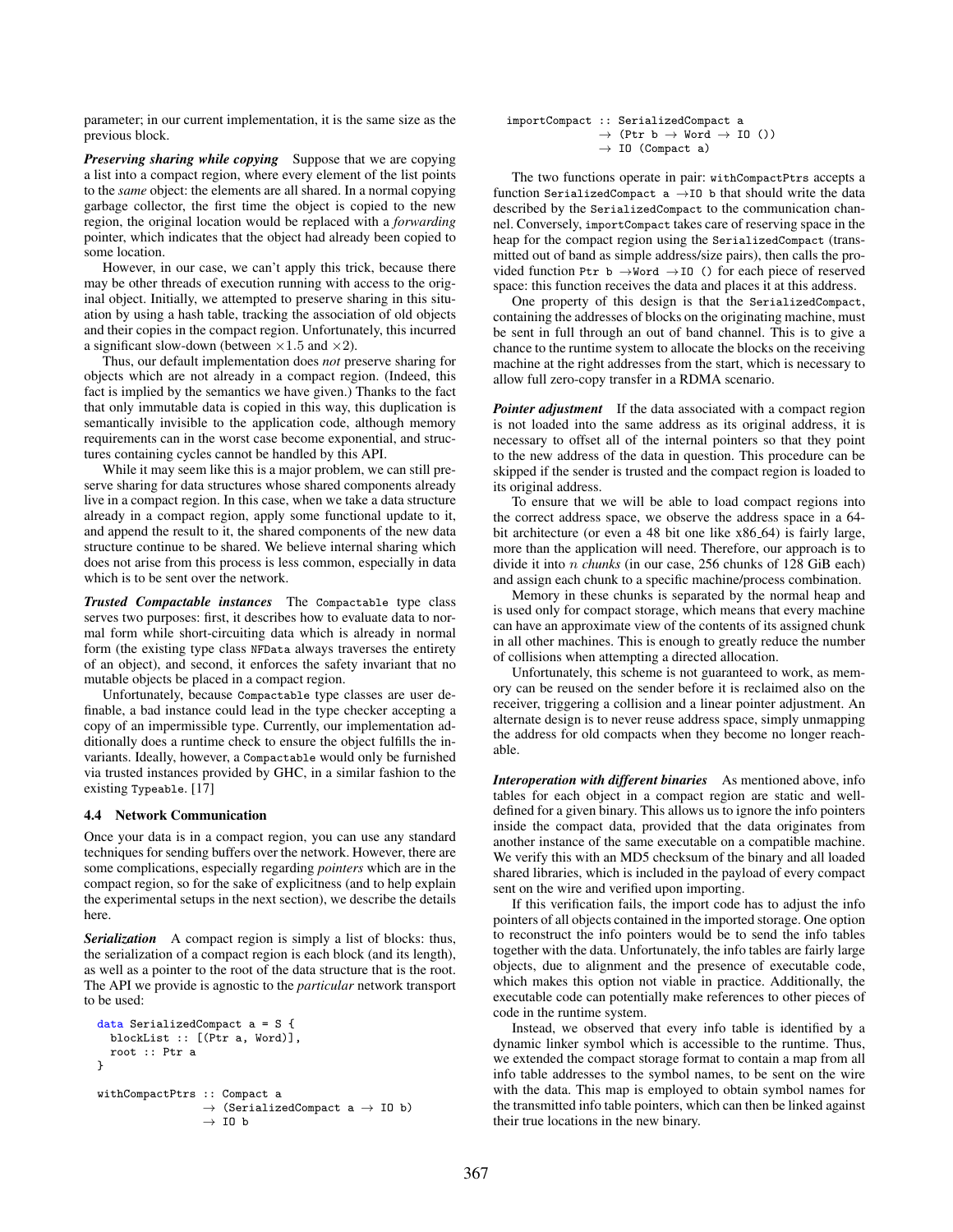```
-- Pointer-heavy data with more pointers than scalars.
-- Representative of boxed, linked datatype in Haskell,
  such as lists.
data BinTree = Tree BinTree BinTree
             | Leaf {-# UNPACK #-} !Int
-- Small-struct data, increasing to a handful of scalars.
-- Representative of custom datatypes for numeric
  and computationally intensive problems.
data PointTree
    = PTree PointTree PointTree
    | PLeaf { x :: {-# UNPACK #-} !Int64
            , y :: {-# UNPACK #-} !Int64
             , z :: {-# UNPACK #-} !Int64
              , mass :: {-# UNPACK #-} !Int64
             }
-- Small-array data, with small, unboxed strings.
data TweetMetaData =
     TweetMetaData { hashtags :: ![Text]
                    , user_id :: \{-\# UNPACK \#-\} !Int64<br>. urls :: ![Text]
                                : ! [Text]
                    ,<br>}
```
Figure 3: Our three representative data types for studying data transfer and storage. We do not cover large unboxed array data, because these types are already handled well by existing memory management and network transfer strategies.

Because this mapping incurs some overhead, we allow programmers to chose whether or not to pay this cost for more safety. On the other hand, we can cache the mapping on the receiver side, so if the types and data constructors of the values sent do not change, the setup cost needs to be paid only for the first message sent.

# 5. Evaluation

In this section, we characterize the performance of compact normal forms by looking both at serialization and memory footprint costs, as well as end-to-end numbers involving network transmission, garbage collections and a key-value store case-study. The details of the experiments are in the upcoming subsections, but we first spend some time to describe our experimental setup.

We compare against the latest versions of the Haskell binary (which operates on lazy bytestring streams) and cereal (which operates on fully evaluated bytestrings). We also compared against the builtin Java serialization engine (java.io.Serializable) shipped with Java HotSpot version 1.8.0<sub>-31</sub>, as a sanity check to ensure Haskell has reasonable performance to start with—we are not merely making slow programs less slow, nor are we addressing a Haskell specific problem.

There are a variety of different types which we could serialize and deserialize. In our experiments, we used two variants of balanced binary trees with different pointer/total size ratios, varying sizes in power of two. In particular:

- bintree is a binary tree with a single unboxed integer in leaves. This variant has high pointer/total size ratio, and thus represents a worst case scenario for transmitting compact normal forms.
- pointtree is a binary tree with four unboxed integers in leaves, increasing the data density.

Additionally, we also analyzed a third data type, composed of URLs, hashtags and user IDs for all posts in Twitter in the month of November 2012 [22, 23].



Figure 4: Relative improvement for serializing a bintree of size  $2^N$  with CNFs versus other methods. Both x and y scales are logarithmic; bigger is better for CNF (and worse for the serializer being compared.) Compact/Share refers to the implementation of compact regions which preserves internal sharing, showing the overhead of the hash table.

Our experiments were done on a 16-node Dell PowerEdge R720 cluster. Each node is equipped with two 2.6GHz Intel Xeon E5-2670 processors with 8-cores each (16 cores in total), and 32GB memory each. For the network benchmarks over sockets, we used the 10G Ethernet network connected to a Dell PowerConnect 8024F switch. Nodes run Ubuntu Linux 12.04.5 with kernel version 3.2.0.

#### 5.1 Serialization Costs

Our first evaluation compares the cost of serializing data into a region, as well as the resulting *space* usage of the serialized versions. We don't include deserialization in this benchmark, because deserialization costs can often be pipelined with network transmission, making serialization a more representative quantity to measure. However, deserialization does add some overhead, which will be measured in the end-to-end latency benchmarks in the next section.

In Figure 4, we see a plot comparing serialization times for binary trees which store an integer at each node; some absolute values are also shown in Table ??. We can see that for sizes up to  $2<sup>6</sup>$ , constant factors dominate the creation of compact normal forms (it takes about 1.5ns to create a compact region); however, at larger sizes copying is four times faster than serializing. Beyond  $2^{12}$  leaves, binary and cereal slow down a factor of four due to garbage collection overhead; by increasing the amount of memory available to GHC, this slowdown can be reduced but not eliminated.

The graph for pointtree was comparable, and for Twitter the serialization overhead was consistently  $\times 5$  for binary and between  $\times$ 4 and  $\times$ 9 for Java.

#### 5.2 Memory Overhead

In Table 2, we report the sizes of the various serialized representations of large versions of our data types; these ratios are representative of the asymptotic difference.

We see that in the worst case, the native in-memory representation can represent a  $\times$ 4 space blow-up. This is because a serialization usually elides pointers by inlining data into the stream; furthermore tags for values are encoded in bytes rather than words.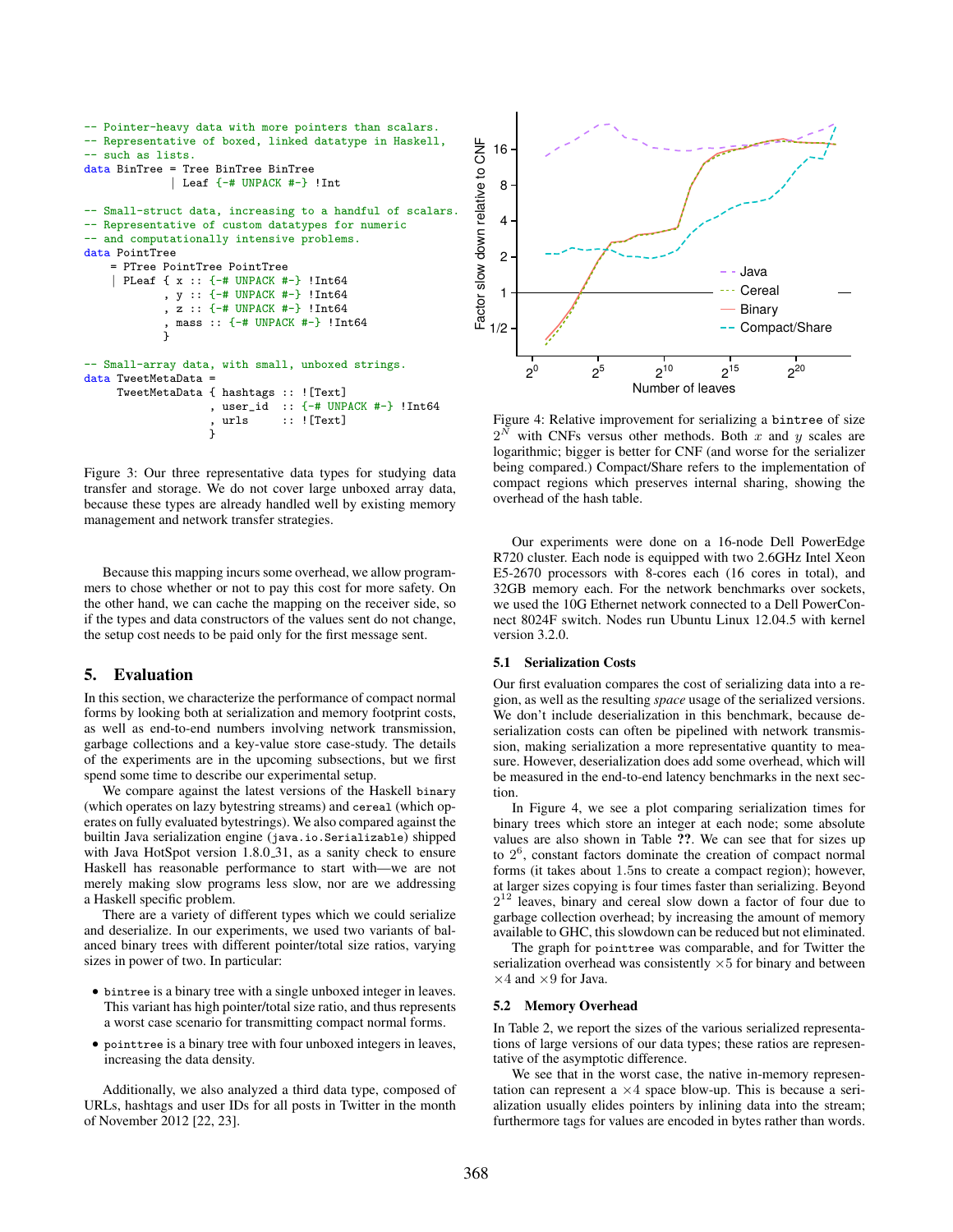Table 1: Median latency for serialization with CNFs versus serialization with Haskell binary and Java, for the bintree data structure.

| Size                       | Compact  | Binary     | Java      |
|----------------------------|----------|------------|-----------|
| $\overline{2^{23}}$ leaves | 0.322 s  | 6.929 s    | 12.72 s   |
| $2^{20}$ leaves            | 38.18 ms | 0.837 s    | 1.222 s   |
| $2^{17}$ leaves            | 4.460 ms | $104.1$ ms | $109$ ms  |
| $2^{14}$ leaves            | 570 ns   | 8.38 ms    | $9.28$ ms |
| $2^{11}$ leaves            | 72.4 ns  | $255$ ns   | $1.13$ ms |

Table 2: Serialized sizes of the selected datatypes using different methods.

| Method        | Type      | Value Size                 | <b>MB</b> ytes | Ratio |
|---------------|-----------|----------------------------|----------------|-------|
| Compact       | bintree   | $\overline{2}^{23}$ leaves | 320            | 1.00  |
| Binary        |           |                            | 80             | 0.25  |
| Cereal        |           |                            | 80             | 0.25  |
| Java          |           |                            | 160            | 0.50  |
| Compact       | pointtree | $2^{23}$ leaves            | 512.01         | 1.00  |
| <b>Binary</b> |           |                            | 272            | 0.53  |
| Cereal        |           |                            | 272            | 0.53  |
| Java          |           |                            | 400            | 0.78  |
| Compact       | twitter   | 1024MB                     | 3527.97        | 1.00  |
| Binary        |           |                            | 897.25         | 0.25  |
| Cereal        |           |                            | 897.25         | 0.25  |
| Java          |           |                            | 978.15         | 0.28  |



Figure 5: Relative improvement for median end-to-end latency for socket communication with CNFs versus serialization by Haskell binary and Java, for two different data structures bintree and pointtree. Both  $x$  and  $y$  scales are logarithmic; bigger is better for CNF (and worse for the serializer being compared.) At small sizes, constant factors of CNFs dominate.

However, as the raw data increases, our ratios do get better. Interestingly, the Twitter data achieves a relatively poor ratio: this is in part because most of the strings in this data are quite small.

The difference in memory size sets the stage for the next set of experiments on network transfer latency.

#### 5.3 Heap-to-Heap Network Transfer

Given that the size of data to be transmitted increases, the real question is whether or not the end-to-end performance of transmitting a

Table 3: Median end-to-end latency for socket communication with CNFs versus serialization by Haskell binary and Java, for the different data structures bintree and pointtree.

| Type      | <b>Size</b>     | Compact            | Binary             | Java             |
|-----------|-----------------|--------------------|--------------------|------------------|
| bintree   | $2^{23}$ leaves | 3.180 s            | 6.98 s             | 9.595 s          |
|           | $2^{20}$ leaves | 382.4 ms           | 982 ms             | 837 ms           |
|           | $2^{17}$ leaves | 59.93 ms           | $100 \text{ ms}$   | $90 \text{ ms}$  |
|           | $2^{14}$ leaves | 8.380 ms           | $10.54 \text{ ms}$ | $11 \text{ ms}$  |
|           | $2^{11}$ leaves | $1.833$ ms         | 1.238 ms           | $2 \text{ ms}$   |
| pointtree | $2^{23}$ leaves | 4.978 s            | 23.58 s            | 15.71 s          |
|           | $2^{20}$ leaves | $624.0 \text{ ms}$ | 2.64 s             | $1.461$ s        |
|           | $2^{17}$ leaves | 81.31 ms           | 321 ms             | $141 \text{ ms}$ |
|           | $2^{14}$ leaves | $13.3 \text{ ms}$  | $37.1 \text{ ms}$  | $35 \text{ ms}$  |
|           | $2^{11}$ leaves | $2.6 \text{ ms}$   | $4.33$ ms          | $3 \text{ ms}$   |

heap object from one heap to another is improved by use of a compact normal form. With a fast network, we expect to have some slack: on a 1 Gbit connection, an extra 240 megabytes for a  $2<sup>2</sup>$ size binary tree costs us an extra 2.01 seconds; if serializing takes 6.92 seconds, we can easily make up for the slack (and things are better as more bandwidth is available).

Figure 5 shows the relative improvement for the end-to-end latency compact normal forms achieve relative to existing solutions for binary and Java. (We don't test cereal, as it does not support pipelining deserialization.) We see that for low tree sizes, constant factors and the overall round trip time of the network dominate; however, as data gets larger serialization cost dominates and our network performance improves.

## 5.4 Persistence: Memory-Mapped Files

While communicating messages between machines is the main use case we've discussed, it's also important to send messages through time, rather than space, by writing them to disk. In particular, not all on-disk storage is meant for archival purposes—sometimes it is transient, for caching purposes or communicating data between phases of an application. In Map-Reduce jobs, data is written out between rounds. Or in rendering pipelines used by movie studies, all geometry and character data is generated and written to disk from an earlier phase of the pipeline, and then repeatedly shaded in a later stage of the pipeline. For these use cases, storing in Compact format directly on disk is a feasible alternative.

Here we consider a scenario where we want to process the twitter data set discussed previously. The original data-set is stored on-disk in JSON format, so the natural way to process it would be to read that JSON. For this purpose, the standard approach in Haskell would use the efficient Aeson library<sup>1</sup>. We use Data.Aeson.TH to derive instances which parse the on-disk format to the in-memory format shown in Figure 3.

The first scenario we consider requires reading *full* dataset through memory, in particular we count how many occurrences of the "cat" hashtag occur in the dataset, while we vary the size of the dataset read from 1MB to 1024MB. "Aeson/all" in Figure 6 shows the result. Reading the full gigabyte takes substantial time— 55 seconds. "Compact/all" shows an alternative strategy. We cache a Compact representation on disk, using a format where each block is a separate file. We can then mmap these blocks directly into RAM upon loading, and allow the OS to perform demand paging

<sup>1</sup> https://hackage.haskell.org/package/aeson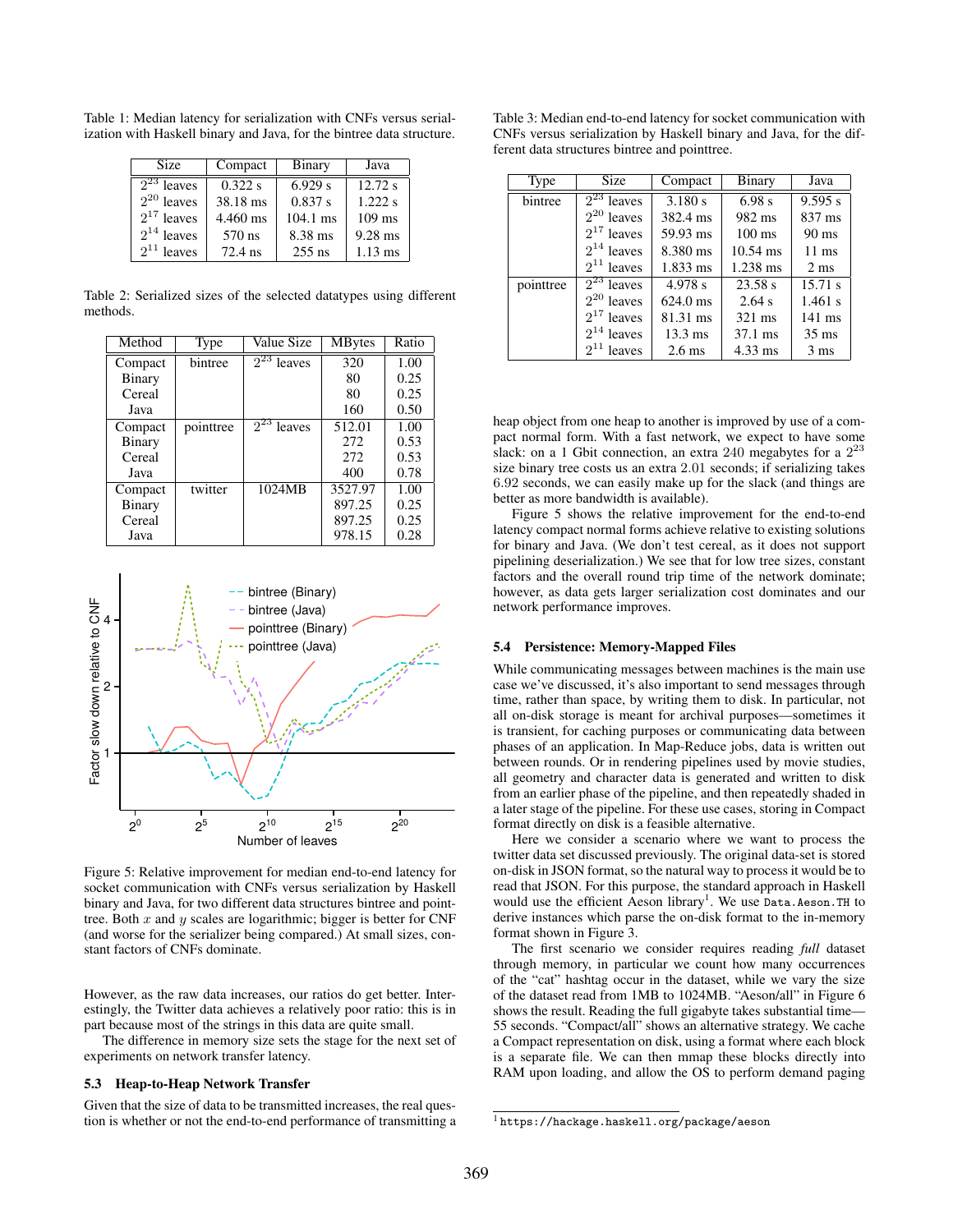

Figure 6: Time spent to load  $N$  megabytes of Twitter metadata to access respectively one item at random or process all items sequentially, when loading the JSON directly with Aeson compared to loading a preprocessed Compact file from disk.

whenever we access the data. At the full 1GB size, this approach is  $21.3\times$  faster than using Aeson to load the data.<sup>2</sup>

Finally, we also consider a *sparse* data access strategy. What if we want to read a specific tweet from the *middle* of the data set? This scenario measured in the "/one" variants of Figure 6. Here, we still map the entire Compact into memory. But the OS only needs to load data for the specific segments we access, no matter where they fall. As a result Compact/one still increases linearly (time for system calls to map  $O(N)$  blocks), but the gap widens substantially between it and Aeson/one. The traditional parsing approach must parse half of the data set to reach the middle, resulting in 26.6 seconds to access a tweet in the middle of the 1GB dataset, rather than 0.26 seconds for Compact.

#### 5.5 Garbage Collection Performance

One of the stated benefits of compact normal forms is that objects in a compact region do not have to be traced. Unfortunately, we cannot in general give an expected wall clock improvement, since the specific benefit in an application depends on what data is converted to live in a compact region. Additionally, not all data is suitable for placement in a compact region: if a data structure is rapidly changing compact regions will waste a lot of memory storing dead data.

To give a sense of what kinds of improvements you might see, we constructed a few synthetic benchmarks based on patterns we've seen in workloads where garbage collector performance is influential:

- $\bullet$  p threads concurrently allocate a list of elements into a compact region. This is a baseline showing the *best-case* improvement, since no elements become dead when a new cell is consed onto a list.
- $\bullet$  p threads concurrently allocate a list of elements, but rooted in a single vector. This is meant to illustrate an example where adding a compact region could help a lot, since GHC's existing parallel garbage collector scales poorly when the initial roots are not distributed across threads.



Figure 7: Median time for 16 threads to complete each  $N/16$ insertions in 16 lists, where the lists are owned by the threads separately or are referenced by a shared Vector (IORef [a]). We can see that in normal Haskell times are influenced by GC pauses, which are greatly reduced for Compacts, despite the need to copy upfront. Java is included as a comparison, to show that Compact can improve performance even against a well tuned fast parallel GC.



Figure 8: Percentage of CPU time spent in the mutator (as opposed to GC) for 16 threads to complete each  $N/16$  insertions in 16 lists, showing the increasing effect of tracing long lived data. Despite using a generational algorithm, the effect of major GCs is so prominent in normal Haskell that only a small fraction of time is spent in the real computation.

In all of these experiments, the data allocated by each thread is kept live until the end of the test run, simulating *immortal* data which is allocated but never freed.

In Figure 7 we can see the improvement in median running time for these two experiments when the operations happen for a list that lives in a compact region as opposed to the normal heap, while in Figure 8 we can observe the influence of GC in the overall time, which is greatly reduced in the compact case, allowing a more efficient use of resources.

One observation from these experiments is that it is important that the most or all of the existing compact data structure is reused by the mutator — otherwise, the excessive copies into the compact region of soon to be unused data become predominant in the total cost.

Additionally, because copying into Compact counts as allocation, this double allocation factor introduces memory pressure that triggers more garbage collections: while GC is faster in presence of compact regions, minor collections have to trace the new temporary objects that are allocated prior to copying into the compact region, and that is an added cost if the objects are short lived.

<sup>&</sup>lt;sup>2</sup>We were not able to disable disk-caching on the evaluation platform (requiring root access), but we report the median result of 5 trials for all data points.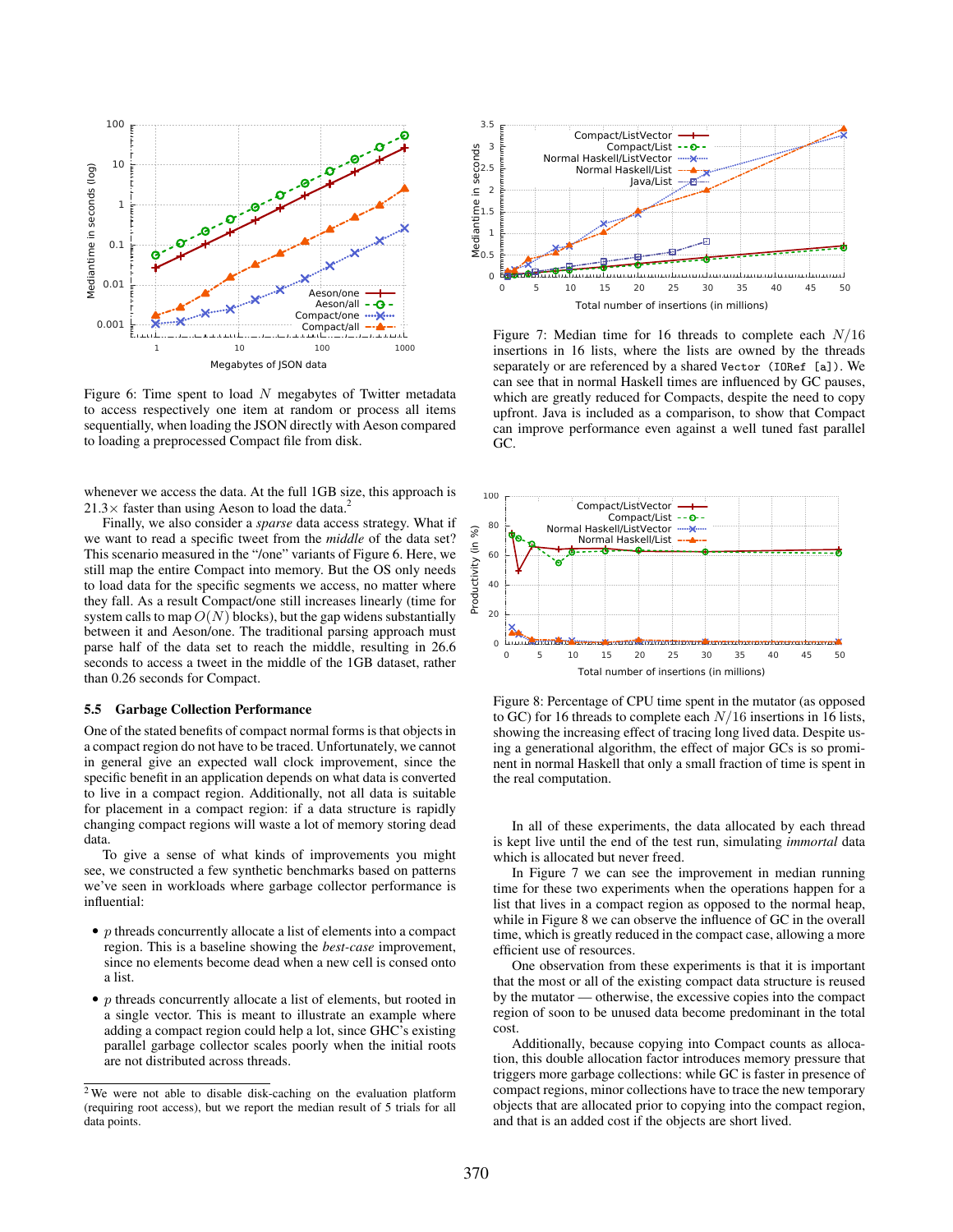One way to overcome this limitation is to copy the data into a new compact region after a certain number of updates, just like a copying GC would do, such that the amount of unused values is always limited. In our current implementation this is a manual process and relies on the programmer to know the space complexity of the data structure being updated as well as the access patterns from the application (possibly with the help of profiling), but future work could explore efficient heuristics to automate this.

Conversely, it may be interesting to observe that because the GC does not trace the internals of compacts, the GC pauses are less dependent on the layout of the data in memory and how it was computed, making them not only shorter but also more predictable for environments with latency constraints.

#### 5.6 Zero-copy Network Transfer using RDMA

High-performance computing environments—as well as large data centers—typically are comprised of tightly-coupled machines networked using low-latency, high-throughput, switched fabrics such as Infiniband or high-speed Ethernet. Remote Direct Memory Access (RDMA) enables a source machine to remotely access a destination machine's memory without any active participation from the latter. In essence, RDMA decouples *data movement* from *synchronization* in communication between hosts. RDMA-enabled network hardware is set up to access a remote processor's memory without involving the operating system on either end. This eliminates synchronization overheads and multiple redundant copies, achieving the lowest possible latency for data movement.

The promise of fast, low-latency RDMA communication, however, is often thwarted by pragmatic issues such as explicit buffer management and synchronization, and the fact that RDMA APIs are low-level and verbose to program with. In contemporary RDMA networking hardware, a host application is required to *pin* the memory that it wants to expose for transfers. The operating system populates page table entries (PTE) associated with this pinned buffer such that all subsequent accesses to memory bypass the OS (the Network Interface Card (NIC) can directly DMA to or from the locked memory). Further, a source machine requires a *handle* to the remote memory that it wants to access. Thus, there is often a rendezvous required between peers before they can communicate with each other.

Modern high-performance communication libraries offer several features built on top of the raw RDMA API to ease message passing over the network. Each peer reserves pre-pinned ring buffers for every other peer, which are used for transferring small messages. A peer maintains an approximate pointer into a eager ring buffer which is used as an index into remote memory. When a peer suspects that it might overflow the remote buffer, it reclaims space by synchronizing with the remote peer. Large messages are sent by sending a handle to the memory, and requesting the target to *get* the memory associated with the handle. In addition to raw remote memory access (RMA), message passing libraries also provide a RPC mechanism for invoking handlers on the transferred remote data.

We have already discussed the interaction of CNFs with network communication, and demonstrated the claimed performance improvements in Section 5.3. Here we consider true zero-copy transfer of heap objects between two networked machines. The two cases that we evaluated are shown in Figures 9a and 9b.

Consider a case where a client wants to send a pointer-based data structure to the server. With RDMA, the client needs to know where to *put* the data in the server's memory. In the approach demonstrated in Figure 9a that we refer to as the eager (pushbased) protocol, the server sends a handle to a pinned region in its memory per a client's request. The client has to serialize the data structure into a contiguous memory region if the structure is not in



Figure 10: Median time it takes to send a bintree of varying tree depths from a client to the server using RDMA. At depth=26, it takes 48s to serialize, send and deserialize a 640MB Binary tree (for a throughput of 13MB/s), whereas it takes 16s for a 2.5GB Compact tree (for a throughput of 160MB/s).

CNF. The client puts into remote memory and notifies the server of completion. All of the protocol messages are exchanged over a control channel also implemented on top of RDMA using eager ring buffers. Finally, the server deserializes the received structure incurring an extra copy and the penalty of fixing up internal pointers if the structure is in CNF.

In the rendezvous (pull-based) zero-copy case shown in Figure 9b, both client and server applications use the striped allocation scheme described earlier. The client has a fixed symmetric memory region (stripe) corresponding to the client in it's virtual address space. The client sends the metadata of the structure (pointer to all of the blocks) that it wants to send to the server. In the normal case, this would mean pinning each node in the tree and sending its address to the server. Fortunately, for us, a Compact is internally represented as a list of large blocks, and thus incurs significantly lower metadata exchange overhead. The server finally gets all of the blocks directly into the right addresses eliminating the need for any extraneous copies. Essentially, with this scheme, we turn all of the RDMA puts into gets, and eliminate an additional round-trip between the client and server.

The RDMA benchmarks were run over the 40Gbps QDR Infiniband interconnect through a Mellanox ConnectX-3 EN HCA. For these experiments, we used the Common Communication Interface  $(CCI)^3$  RDMA library over Infiniband. We varied the depth of the tree and its data type as in the previous sections. Both protocols discussed above were implemented and the median time of each phase: tree generation, serialization, communication, deserialization was measured. At higher tree depths, the metadata for each tree is several MBs, which bogs down the ring-buffer based control channel. We implemented the metadata exchange through a prepinned metadata segment (as discussed in the Eager scheme) for both protocols.

As shown in Figure 10, we see up to 5x speedup with Compact over Binary due entirely to the elimination of serialization overhead even when Compact has to transfer up to 5 times more data. However, we found that the time for deserialization of Binary was lower than the time required to fixup pointers for Compact.

The volume of data transfer is more in the zero-copy case as clients need to exchange metadata with the server. Furthermore, the size of each message is restricted by the maximum block size in the Compact. However at larger message sizes, we still expect to

<sup>3</sup> http://cci-forum.com/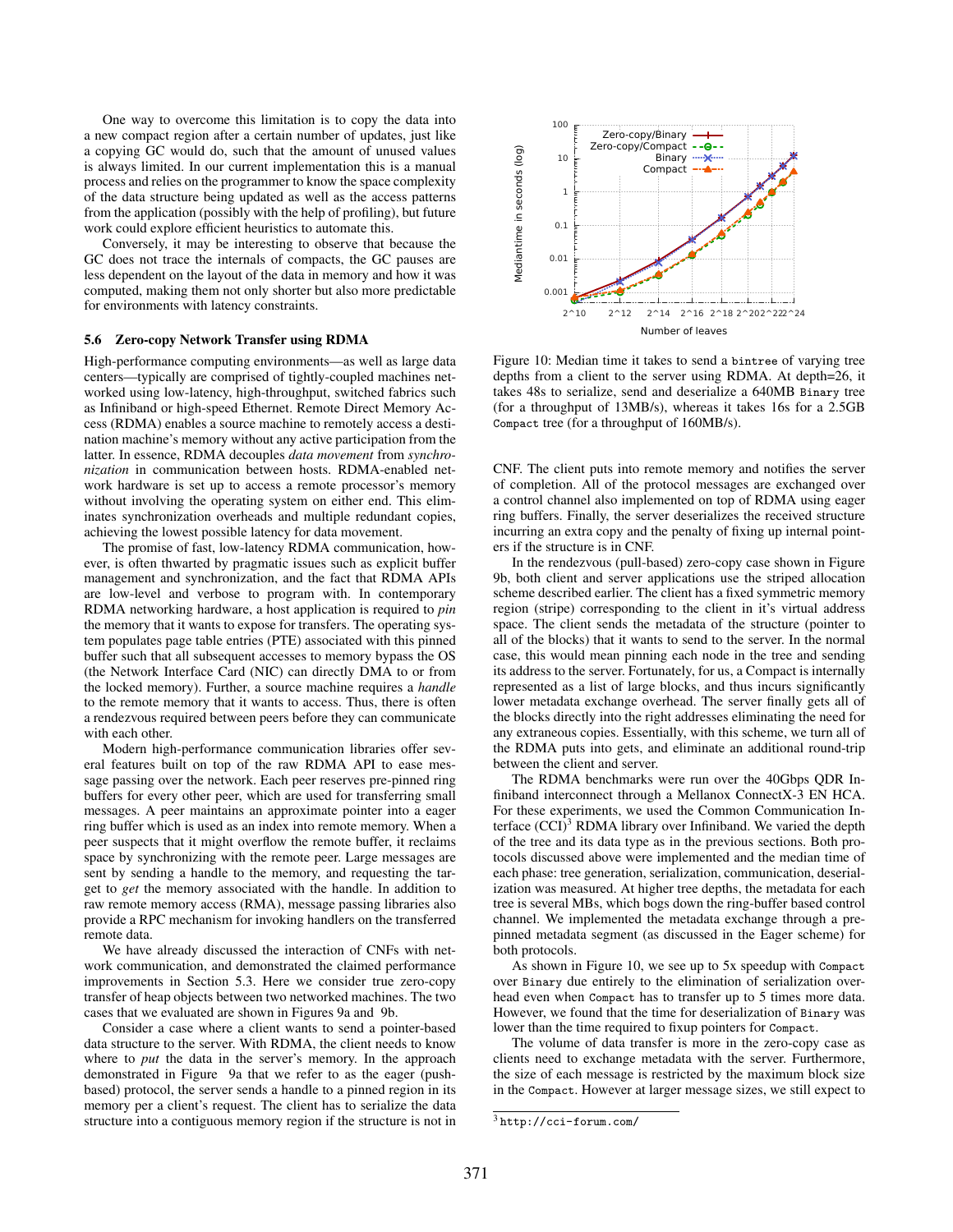

(a) Eager (push-based) RDMA protocol. Here the client wants to send a tree data structure to the server. This approach eliminates the initial rendezvous before communication at the expense of copying into a pre-pinned region on the server.



Figure 9: The two RDMA data transfer schemes that were used for sending a tree from a client to the server.



Figure 11: Factor speedup relative to the Eager (push-based) protocol discussed in Figure 9a that incurs a copy and/or pointer fixup overhead. Up to 20% speedup was observed for zero-copy rendezvous transfers with Compact trees.

Table 4: Requests handled by server for varying database sizes. The size corresponds to the space used by values in the Haskell heap.

| Keys   | DB size | Binary | Compact |
|--------|---------|--------|---------|
| 100    | 6.56 MB | 17.081 | 69,570  |
| 1.000  | 65.6 MB | 15.771 | 63,285  |
| 10.000 | 656 MB  | 15.295 | 57,008  |

see performance improvements for zero-copy over the push variant for two reasons: first, an extra copy is eliminated and secondly, for large messages the cost of deserialization trumps the cost of additional data transfer. Figure 11 confirms our hypothesis. For Binary, we mostly see a slowdown except for tree depths above 25 as the cost of deserialization is never amortized by the additional communication penalty, whereas we see Compact do better at modest sizes as it avoids both copying and deserialization overheads. The communication throughput can further reduced for the zero-copy protocol by utilizing scatter/gather features available in modern Infiniband network hardware that provides vectorized data transfer between hosts.

#### $5.7$ **Case Study: In-Memory Key-Value Store**

We implemented a simple in-memory key-value store in Haskell, using compact regions to store values. Remote clients make re-

quests upon the server to fetch the value at a given key. One possible implementation might store the table in a of map from Key ByteString, where the ByteString represents the serialized payload which should be sent in response. However, this is only workable if the server will *only* service fetch requests—the original values would be gone from memory, and could only be retrieved by deserializing the ByteString values. Of course, this deserialization is costly and doesn't support small, incremental updates to the values in question.

Alternatively, the implementor could choose to store Map Key Val directly, and opt to serialize on every fetch request. Leveraging lazy evaluation, it would be an elegant optimization to instead store Map Key (Val, ByteString), where the ByteString field is a thunk and is computed (and memoized) only if it is fetched by a client. Yet this option has its own drawbacks. The ByteString still needs to be recomputed in whole for any small modification of Val, and, further, the entire in-memory store now uses up to twice as much resident memory!

Using Compacts can improve both these problems, while keeping GC pressure low. If we store a Map Key (Compact Val) then  $(1)$ the value is ready to send at any point,  $(2)$  we are able to incrementally add to the compact without recreating it, and (3) the values are always in a "live" state where they support random access at any point within the Compact.

To test this approach, we built a TCP based server running on our evaluation platform. We evaluate this server in terms of client requests per second, using fixed-size values on each request (point tree of depth 10, size 65.6KB). We use 16 client processes, each launching requests in a sequential loop, to saturate the server with as many requests as the 10G Ethernet network supports. In Table 4, we show how varying the size of the in-memory database changes request handling throughput, by changing the behavior of the memory system. Here we compare our Compact-based server against the Map Key Val solution, again using the Binary package for serializing Va1, showing an increased throughput across a range of in-memory key-value store sizes.

#### **Related Work** 6.

The idea of reusing an in-memory representation for network and disk communication originates from the very beginning of computing. It was common for old file formats to involve direct copies of in-memory data structures [24, 25, 29], in order to avoid spending CPU cycles serializing and deserializing in a resource constrained environment. More recently, libraries like Cap'n Proto [31] advo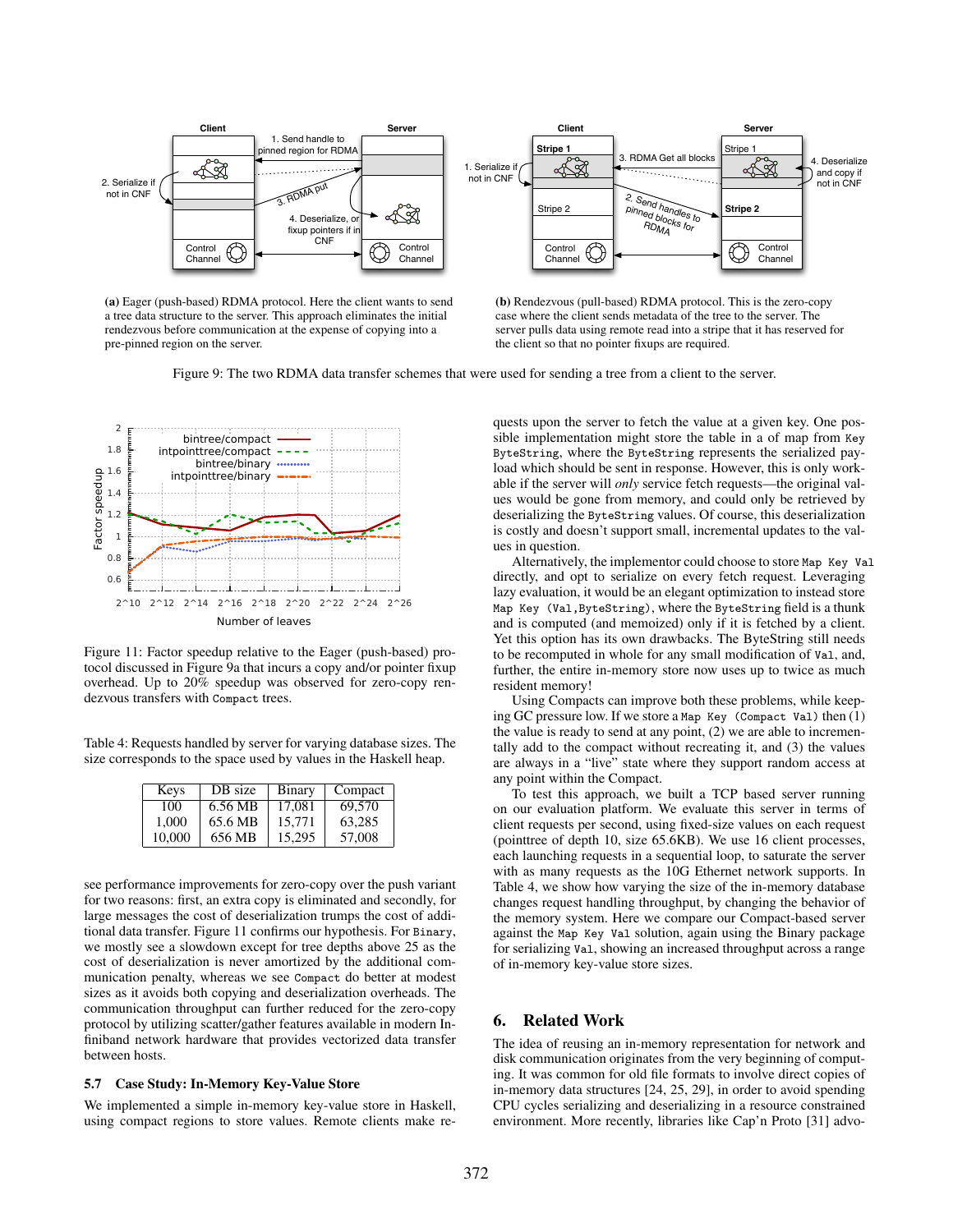cate in-memory representations as a general purpose binary network interchange format.

These applications and libraries are almost universally implemented in languages with manual memory management. However, there are some shared implementation considerations between these applications and compact normal forms. The literature on pointer swizzling [16, 32], for example, considers how pointers should be represented on disk. The idea of guaranteeing a structure is mapped to the same address occurs in many other systems. [5, 6, 28]

On the other hand, it is far less common to see this technique applied in garbage collected languages. One common mode of operation was to save the entire heap to disk in an image, so that it could be reloaded quickly; schemes like this were implemented in Chez Scheme and Smalltalk. Our goal was to allow manipulating *subsets* of the heap in question.

The one system we are aware of which organizes heap objects into regions in the same way is Expresso [9] for Java. Like our system, Expresso allocates heap objects into contiguous chunks of memory which can then be transmitted to other nodes. However, while there are similarities in the underlying implementations, our API is substantially safer: Expresso is implemented in a language which supports mutation on all objects, which means that there is no invariant guaranteeing that all pointers are internal to a compact block. Compact Normal Forms do have this invariant, which means we can optimize garbage collection and avoid dangling pointers. Other systems [7] send the literal format but don't try to maintain a contiguous representation; thus a traversal is still necessary as part of the serialization step.

*Message passing in distributed computation* There is a lot of prior work in systems for distributed computation. The Message Passing Interface (MPI) is the standard for message communication in many languages, and emphasizes avoiding copying data structures. However, MPI assumes that data lives in a contiguous buffer prior to sending: it is up to the high-level language to arrange for this to be the case.

Message passing implementations in high-level languages like Java and Haskell are more likely to have a serialization step. Accordingly, there has been some investigation on how to make this serialization fast: Java RMI [27], for example, improved serialization overhead by optimizing the serialization format in question; Scala Pickler [26] approaches the problem by statically generating code to serialize each data structure in question. However, except in the cases mentioned in the previous section, most serialization in these languages doesn't manage to achieve zero-copy.

It is worth comparing our API to existing message passing APIs in distributed Haskell systems. Our approach is more in keeping with previous systems like Eden [3], where the system offers builtin support for serializing fully evaluated, non-closure data. Cloud Haskell [10], on the other hand attempts to support the transmission of higher-level functions with a combination of extra language techniques. Like Cloud Haskell, our system works best if identical Haskell code is distributed to all nodes, although we can accommodate (with performance loss) differing executables.

*Regions and garbage collection* It is folklore [4] that in the absence of mutable data, generational garbage collection is very simple, as no *mutable set* must be maintained in order that a backwards pointer from the old generation to the new generation is handled properly. In this sense, a compact region is simply a generalization of generational garbage collection to have arbitrarily many tenured generations which are completely self-contained. This scheme bears similarity to distributed heaps such as that in Singularity [14], where each process has a local heap that can be garbage collected individually. Of course, the behavior of data in a compact region is much simpler than that of a general purpose heap.

The idea of collecting related data into regions of the heap has been explored in various systems, usually in order to improve data locality. [1, 8, 11] At the static end of the spectrum, *region* systems [12, 30] seek to organize dynamically allocated data into regions which can be freed based on static information, eliminating the need for a tracing garbage collector. MLKit [13] combines region inference with tracing garbage collection; their garbage collection algorithm for regions bears some similarities to ours; however, since we don't trace data living in a region, our algorithm is simpler at the cost of space wastage for objects in a compact region which become dead—a tradeoff which is also familiar to region systems.

#### 7. Conclusions

In programming languages, abstraction is naturally sometimes at odds with performance, especially with regards to garbage collection versus manual memory management. In this paper, we have tried to show how compact regions can be a semantically simple primitive that still brings good performance benefits to the table. We believe this sort of region management may prove to be a practical compromise for managing heap layout, just as semi-explicit parallelism annotations have proven a useful compromise.

#### Acknowledgments

Edward Z. Yang is supported by the DoD through the NDSEG. Support for this work was also provided by NSF grant CCF-1218375 and CCF-1453508.

# **References**

- [1] E. D. Berger, B. G. Zorn, and K. S. McKinley. Reconsidering custom memory allocation. *ACM SIGPLAN Notices*, 37:1, 2002.
- [2] R. L. Bocchino Jr, V. S. Adve, D. Dig, S. V. Adve, S. Heumann, R. Komuravelli, J. Overbey, P. Simmons, H. Sung, and M. Vakilian. A type and effect system for deterministic parallel Java. *ACM Sigplan Notices*, 44(10):97–116, 2009.
- [3] S. Breitinger, U. Klusik, and R. Loogen. From (sequential) Haskell to (parallel) Eden: An Implementation Point of View. *Symposium on Programming Language Implementation and Logic Programming - PLILP*, pages 318–334, 1998.
- [4] L. Cardelli. The Functional Abstract Machine. Technical Report TR-107, AT&T Bell Laboratories, 1983.
- [5] J. Chase, F. Amador, E. Lazowska, H. Levy, and R. Littlefield. The Amber system: parallel programming on a network of multiprocessors. *ACM SIGOPS Operating Systems Review*, 23(December 1989):147–158, 1989.
- [6] J. S. Chase, H. M. Levy, E. D. Lazowska, and M. Baker-Harvey. Lightweight shared objects in a 64-bit operating system. In *ACM SIGPLAN Notices*, volume 27, pages 397–413, 1992.
- [7] S. Chaumette, P. Grange, B. Métrot, and P. Vignéras. Implementing a High Performance Object Transfer Mechanism over JikesRVM. 2004.
- [8] T. M. Chilimbi and J. R. Larus. Using generational garbage collection to implement cache-conscious data placement. In *ACM SIGPLAN Notices*, volume 34, pages 37–48, 1999.
- [9] L. Courtrai, Y. Maheo, and F. Raimbault. Expresso: a Library for Fast Java Objects Transfer. In *Myrinet User Group Conference (MUG)*, 2000.
- [10] J. Epstein, A. P. Black, and S. Peyton-Jones. Towards Haskell in the cloud. *ACM SIGPLAN Notices*, 46(Section 4):118, 2012.
- [11] T. D. S. Gene Novark. Custom Object Layout for Garbage-Collected Languages. *Techreport*, 2006.
- [12] D. Grossman, G. Morrisett, T. Jim, M. Hicks, Y. Wang, and J. Cheney. Region-based memory management in Cyclone. In *PLDI*, 2002.